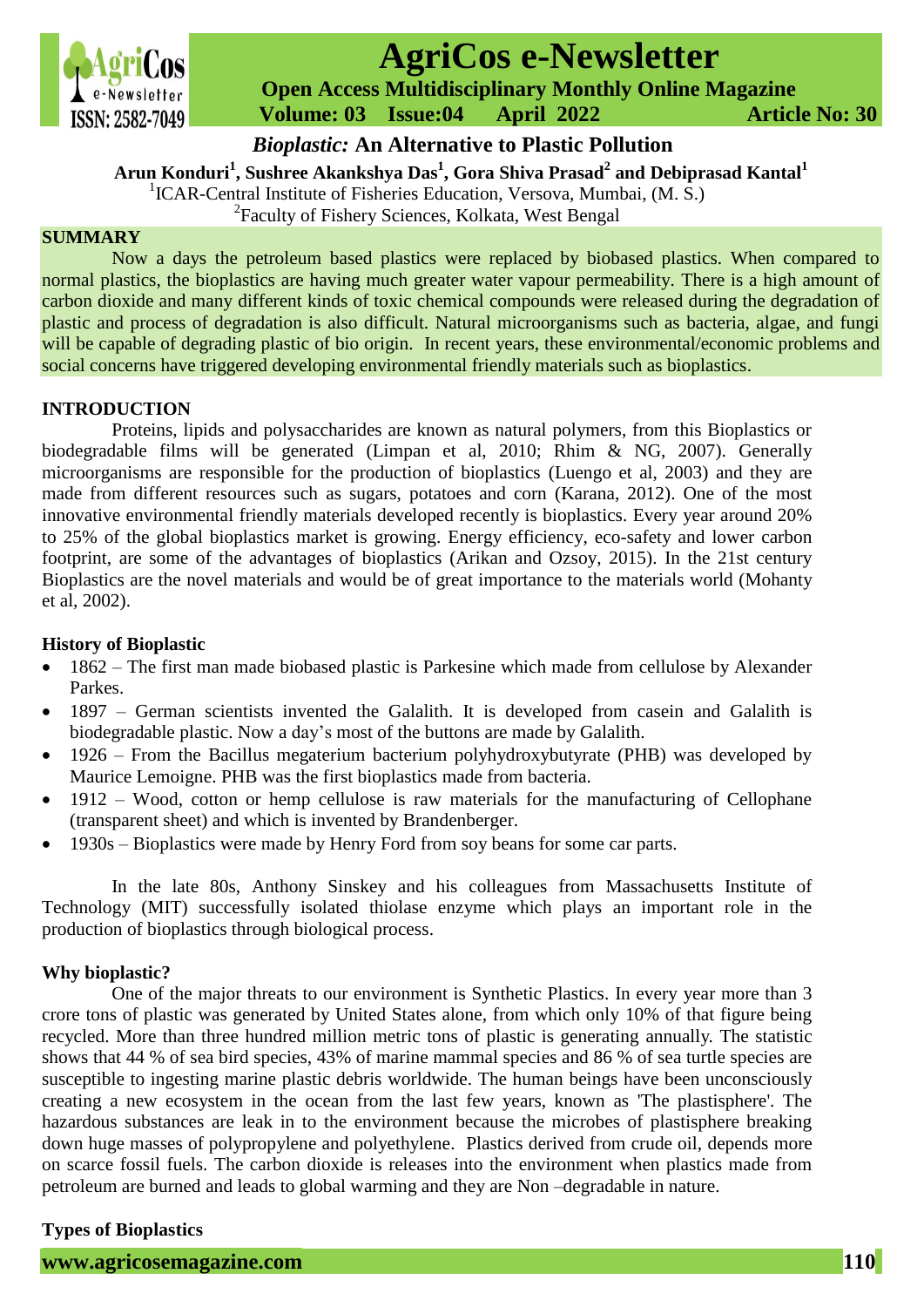## **1) Starch-based plastic**

Storage polysaccharide of cereals, legumes and tubers i.e. starch is the main source of bioplastic, which is renewable and widely available raw material for the production of bioplastic. Plasticizer addition and application of mechanical and thermal energy develops the thermoplastic starch (TPS) and that will be used as an alternative for polystyrene. Starch based plastic accounts for 41% of total bioplastic consumption.

## **2) Poly lactic acid (PLA) plastics**

It is derived from the fermentation of agricultural byproducts such as starch-rich substances like maize, wheat, or sugar and corn starch. The process involves conversion of carbohydrate sources into dextrose followed by fermentation into lactic acid. PLA is the first biobased polymer commercialized on a large scale. PLA has replaced HDPE, LDPE and PS as packing material. PLA accounts for 47% of the total bioplastic consumption.

## **3) Cellulose based Plastic:**

Cellulose bioplastics are mainly the cellulose esters such as cellulose acetate and nitrocellulose and their derivatives, including celluloid. Cellulose can become thermoplastic when extensively modified. It is a biodegradable polysaccharide from which cellophane film can be made by dissolving it in a mixture of sodium hydroxide and carbon disulphide to obtain cellulose xanthate which is then dipped into sulphuric acid to yield cellophane film.

# **4) Genetically modified or naturally occurring organism-based bioplastic**

 Starch and glucose is processed by certain bacteria to produce commonly used polyesters such as polyhydroxyalalkanotes (PHA) and poly hydroxybutyrate (PHB).

 Organisms for PHA production; *Bacillus* spp., *Pseudomonas* spp., *Cupriavidus* spp., Azotobacter and *Robdobacter* spp.

Organisms for PHB production; *Bacillus* spp*., Pseudomonas* spp. *Vibrio* spp., and *Aeromonas* are found to be more efficient for PHB production due to their higher stability and reproducibility under environmental stress.

# **5) Polycaprolactones:**

Polycaprolactones (PCL) is biodegradable polyester with a low melting point of around 60°C. These are crude oil-based chemically synthesized biodegradable thermoplastic polymer. Possess good water, oil and chlorine resistance and are used in thermoplastic polyurethanes, resins for surface coating adhesives and synthetic leather and fabrics.

#### **6. Polyamide 11**

A biopolymer derived from natural oil is polyamide 11 (PA 11). This polyamide bioplastic is also known under the trade name Rilsan. It is used in high-performance applications such as automotive fuel lines, pneumatic airbrake tubing, electrical anti-termite cable sheathing, oil and gas flexible pipes and control fluid umbilical's, sports shoes, electronic device components and catheters.

# **CONCLUSION**

When the earth is going too filled up with plastics, Bioplastic is the correct alternative for that along with ecofriendly approach and many future scopes in hi-tech applications due to advancement in biotechnology. The future scope of bioplastic lies with several advanced application like in drug delivery system, stem cell technology, 3D printing etc. So it's our duty to save our earth by saying No to plastic by using this sustainable Bioalternative. This article gives readers to a basic idea about bioplastics and their uses.